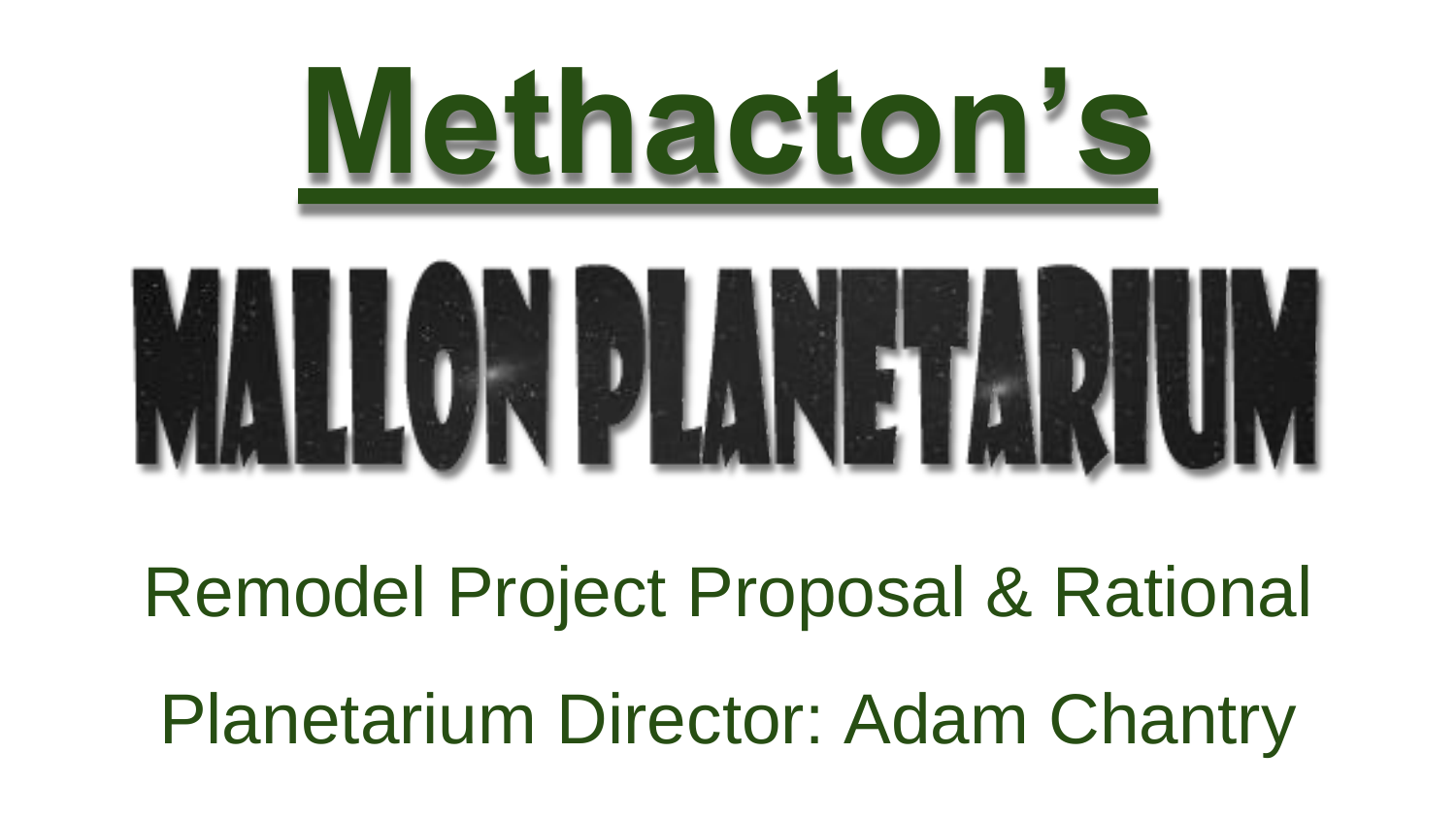## **PHILOSOPHY**

"The Planetarium is a laboratory, **NOT** to produce astronomers for the world, but to produce people who are aware of the world around us."

*- Dr. Gerald Mallon*

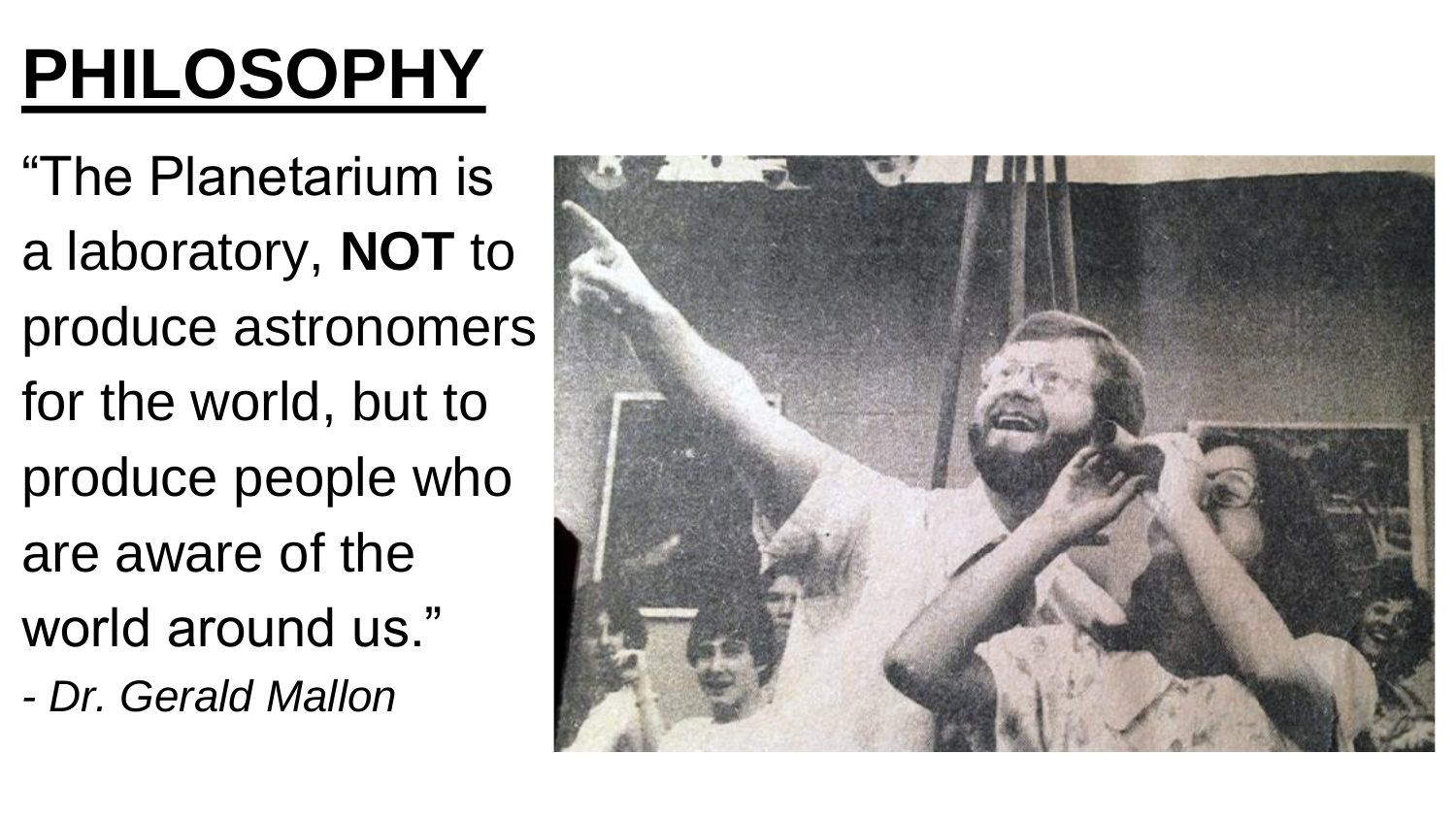### **Mallon Planetarium:**

- -Opened 1974
- -Born out of Space Race
- -Co-curricular, Extracurricular, & Community Opportunities





#### **How unique is our planetarium?**

- -More close each year
- -Possibly 20 remain state-wide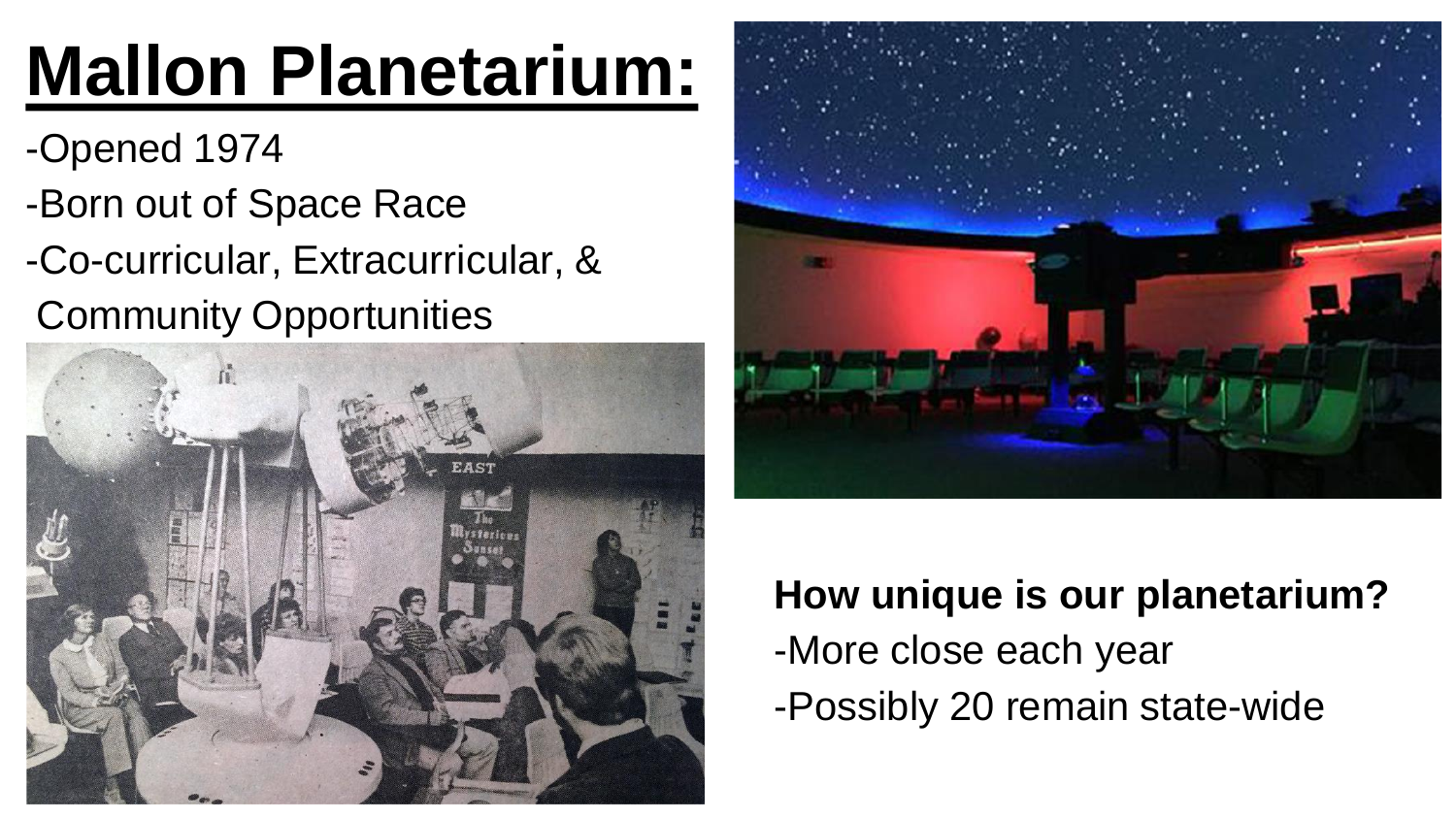#### **STUDENTS**

The Mallon Planetarium is a distinctive feature that increases students' curiosity and scientific literacy.



#### **Example Questions**

- Why is it hot in summer and cold in winter?
- Why does the Moon go through phases?
- Why are there 7 days in a week?
- How do tides work?

(You think you know, but do you really?)

- How has space affected technology?
- What did ancient civilizations understand about the universe?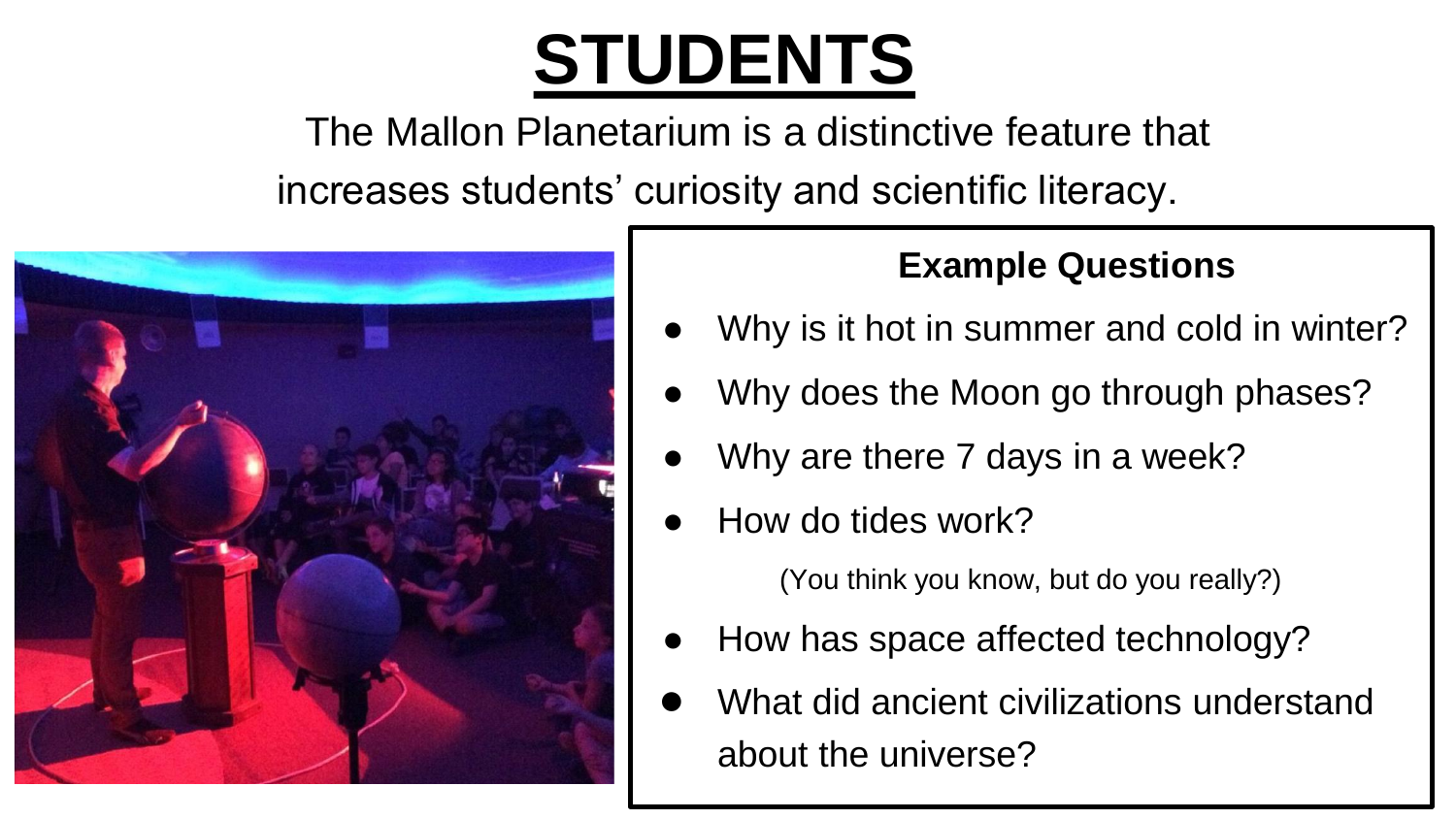### **Annual Visits**

**Grade # of Visits**  Kindergarten 1986 1986 ble det generale ble det generale ble det grundlage i den med til 1986 ble det grundlag 1st 1 2nd 3 3rd 2 4th 2 (Begin Co-Curricular) 5th 4 6th 20 7th 7 8th 5 Total 45 Grade Level Visits/Yr. (Based on '18-'19 School Year) Topics Include: (Not All Listed) ● Day & Night Phases of the Moon Stars, Planets, & The Solar System ● Atoms & Molecules Mass & Weight ● Solar System Scale ● Reason For The Seasons Hydrosphere, Geosphere, Thermosphere, Atmosphere ● Constellations North Star & Navigation ● Lewis & Clark Expedition **Plate Tectonics Science Fiction** Gustav Holst: The Planets Suite **Periodic Table** 

**3,600 Students Visit/Yr.**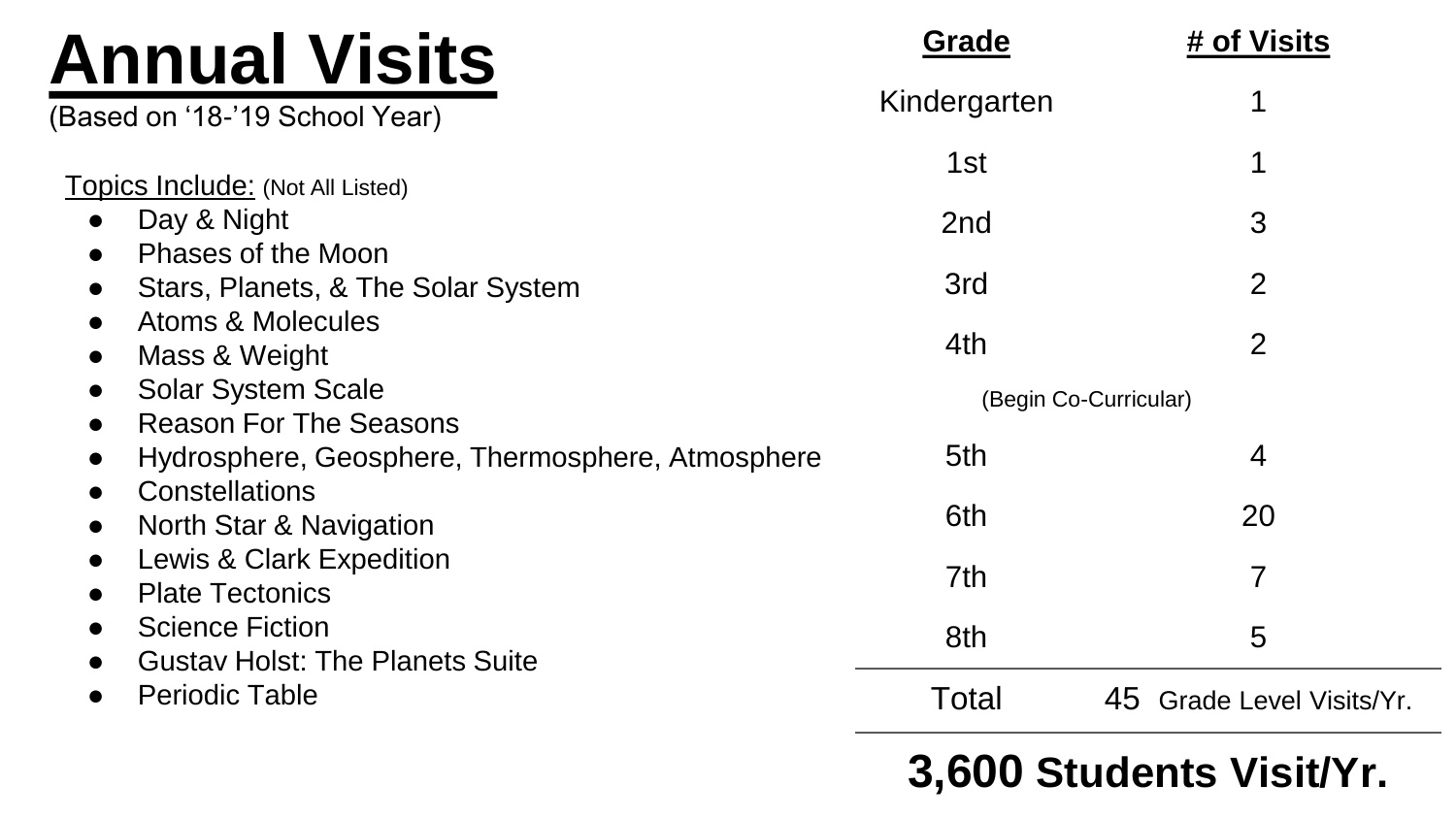### **COMMUNITY**

**'18-'19 More Than 1,500 Community Members Visited**

- Monthly Public Shows
- Annual Star Party (Free)
- Annual Laser Light Shows
- **Special Events:** 
	- Apollo 50th Anniversary
	- 2017 Solar Eclipse
- **Homeschool Groups**
- **Scout Groups**
- Visits From Area School Districts:
	- Perkiomen Valley
	- Spring Ford
	- Various Preschools
- **Local Astronomy Clubs:** 
	- D.V.A.A. (Delaware Valley Amaetur Astronomers)
	- Rittenhouse Astronomical Society

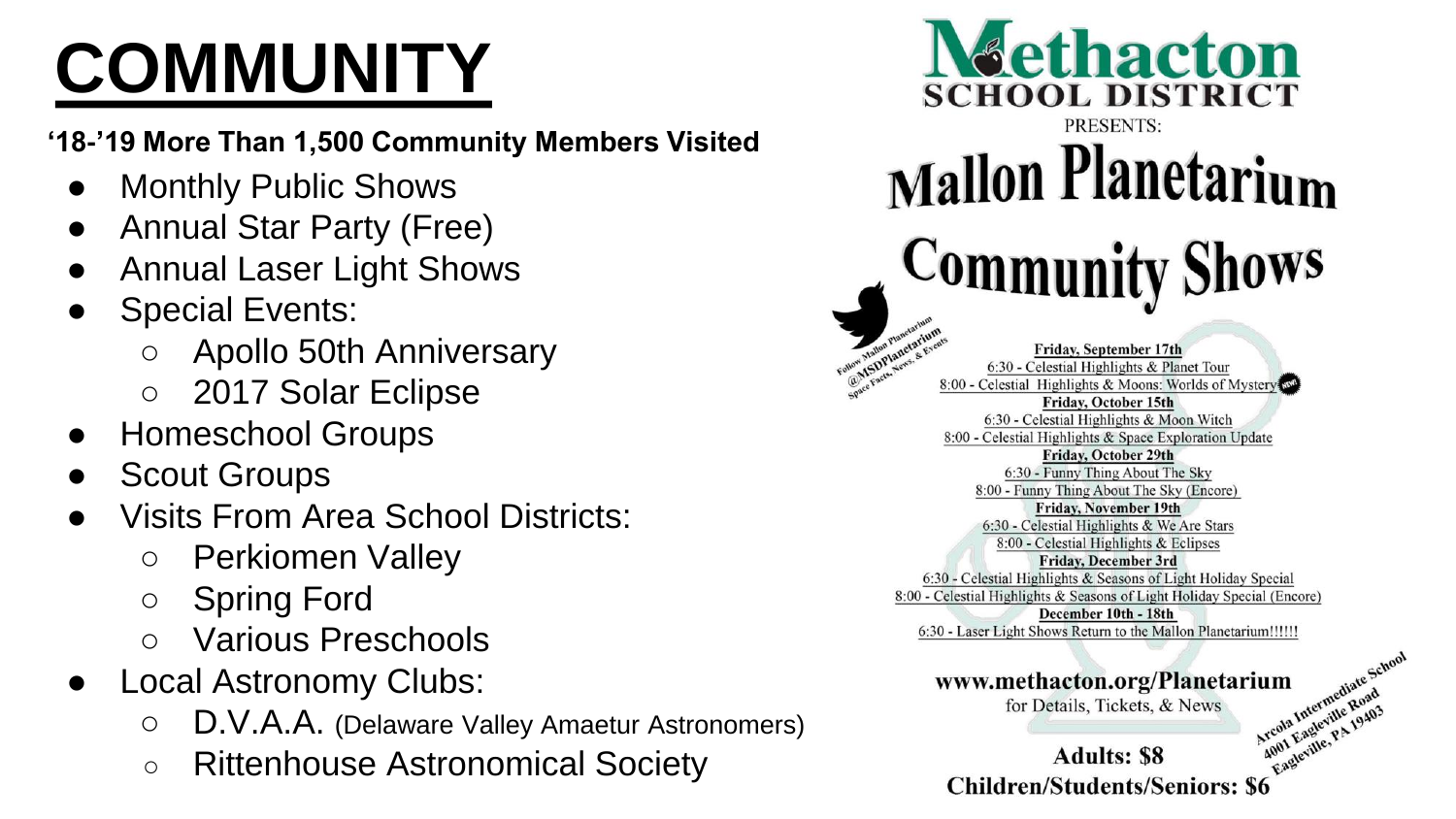#### **GOALS**

- Increase capacity and number of student visits (eliminate center projection)
- Increase the ease of co-curricular lesson capabilities and ease of use with classroom teachers
- Update & Future-Proof Aging Technology, Hardware, and Facilities
	- **Computer/Projection** (installed 2013-Higher Resolution)
	- **Light system** (installed 2013)
	- **Seating** (Original post and arrangement from 1974)
	- **Dome** (Original 1974 -New has more maintenance options)
	- **HVAC** (Original separate from building)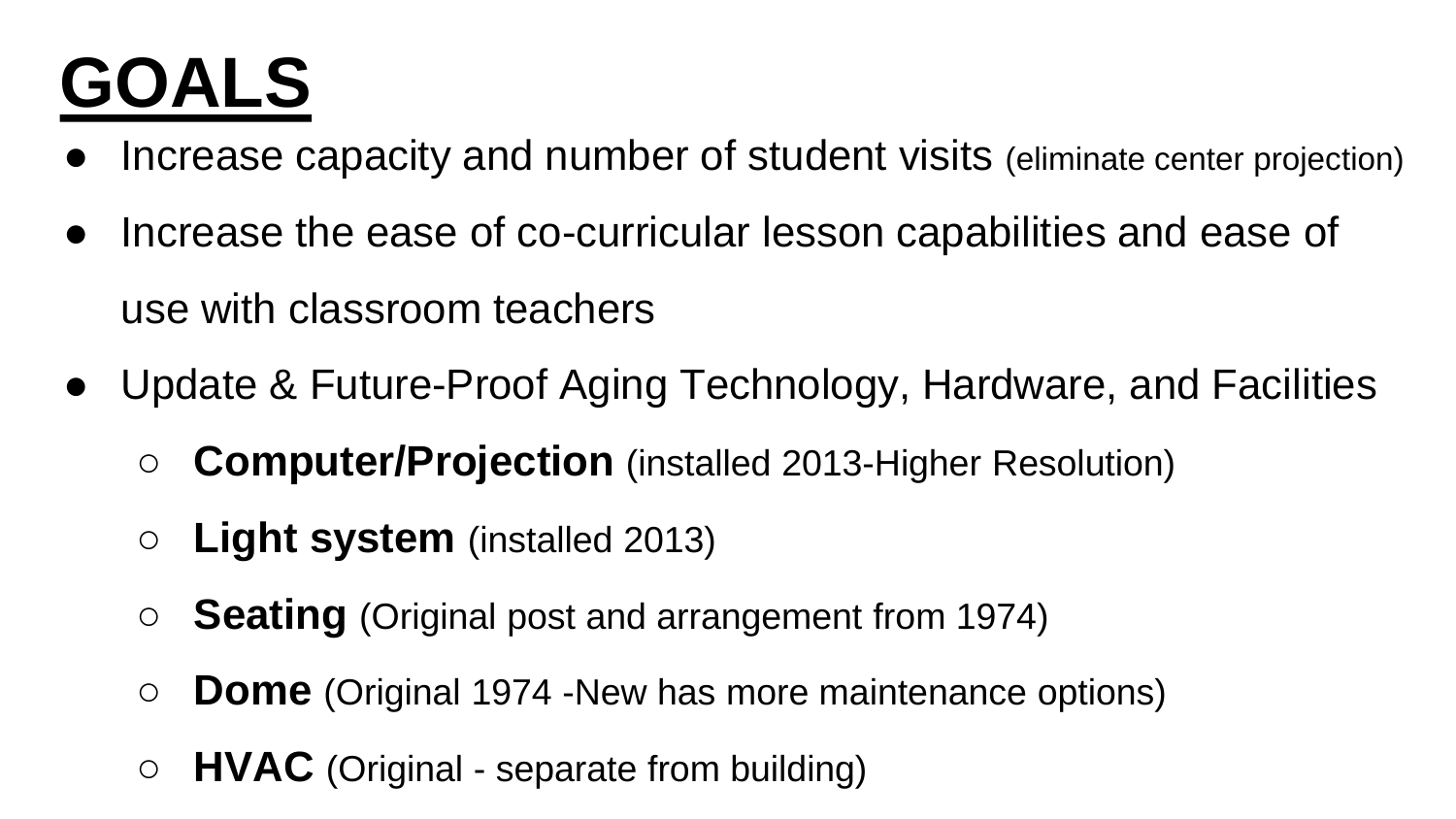#### **Cost/Lifespan**

| <b>Item</b>                           | <b>Cost</b>  | Lifespan      |
|---------------------------------------|--------------|---------------|
| Dome (Spitz)                          | \$200,000.00 | 50 Years      |
| <b>HVAC/Wiring/Facilities</b>         | \$225,000.00 | 50 Years      |
| Seating/Flooring                      | \$50,000.00  | 25 Years      |
| Signage                               | \$7,000.00   | 25 Years      |
| Audio System (Spitz)                  | \$18,000.00  | 20 Years      |
| Lighting System (Spitz)               | \$40,000.00  | 20 Years      |
| Computers/Projectors (Spitz)          | \$310,000.00 | 10 Years      |
| <b>Total Estimated Cost</b>           | \$850,000.00 |               |
| <b>Annual Service Contract/Budget</b> | \$14,000.00  | <b>Annual</b> |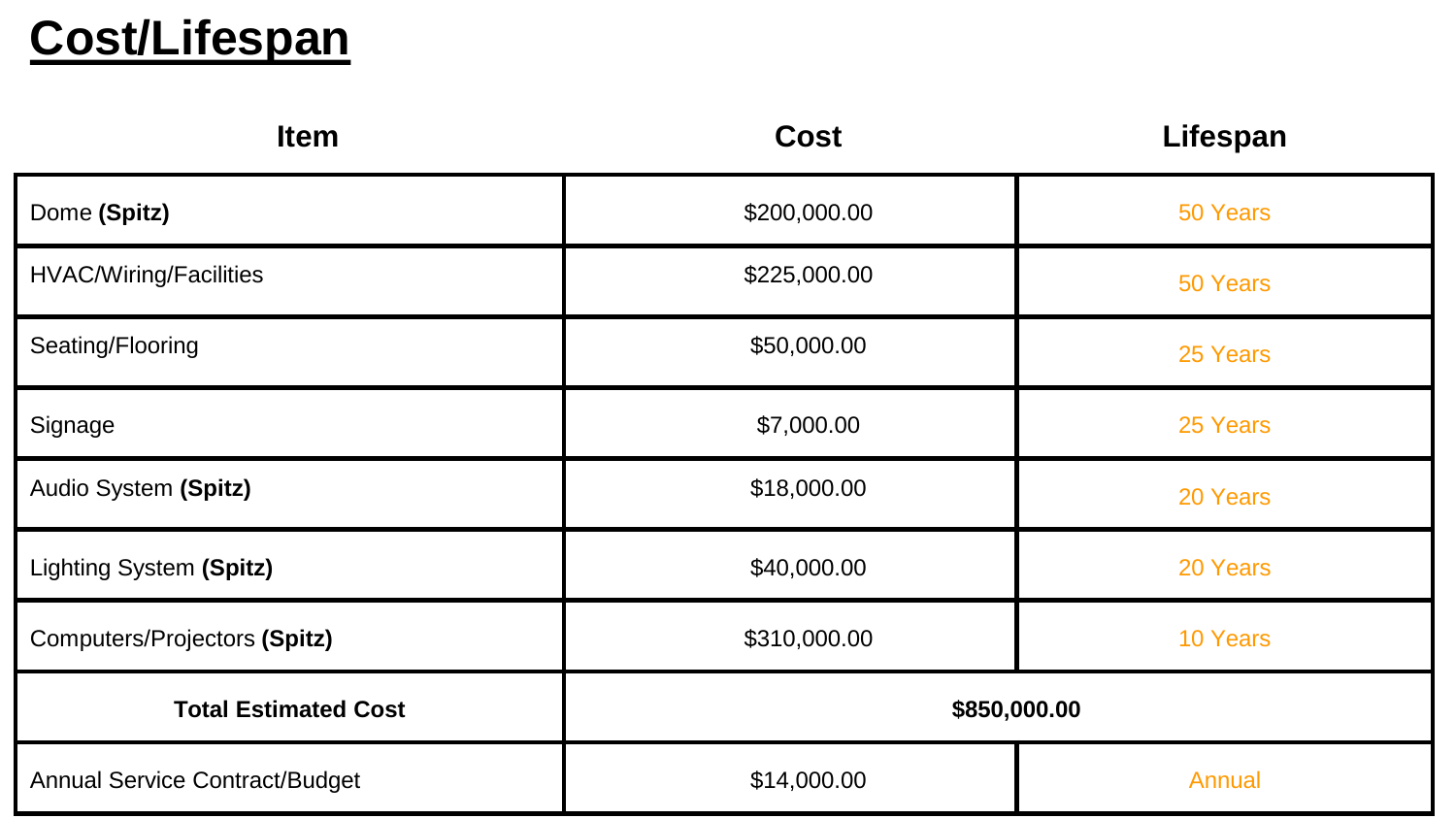#### **PROCESS Anticipated**

**Completion**

| <b>Presented project to Methacton Education Foundation</b>                                                                                                                    | January '22       |
|-------------------------------------------------------------------------------------------------------------------------------------------------------------------------------|-------------------|
| Solicit Request For Information from qualified architects for quotes on design<br>and project oversight<br>(Spitz provided names of two local firms with previous experience) | March '22         |
| Hire architect to provide expertise and oversight of project                                                                                                                  | <b>April '22</b>  |
| Work with architect and Spitz Inc. to develop complete plan                                                                                                                   | <b>April '22</b>  |
| Seek approval of Board & MEF with finalized scope of project                                                                                                                  | June '22          |
| Pursue bids for needed work according to architect                                                                                                                            | September '22     |
| Anticipated construction                                                                                                                                                      | June '23          |
| Anticipated construction completion                                                                                                                                           | <b>August '23</b> |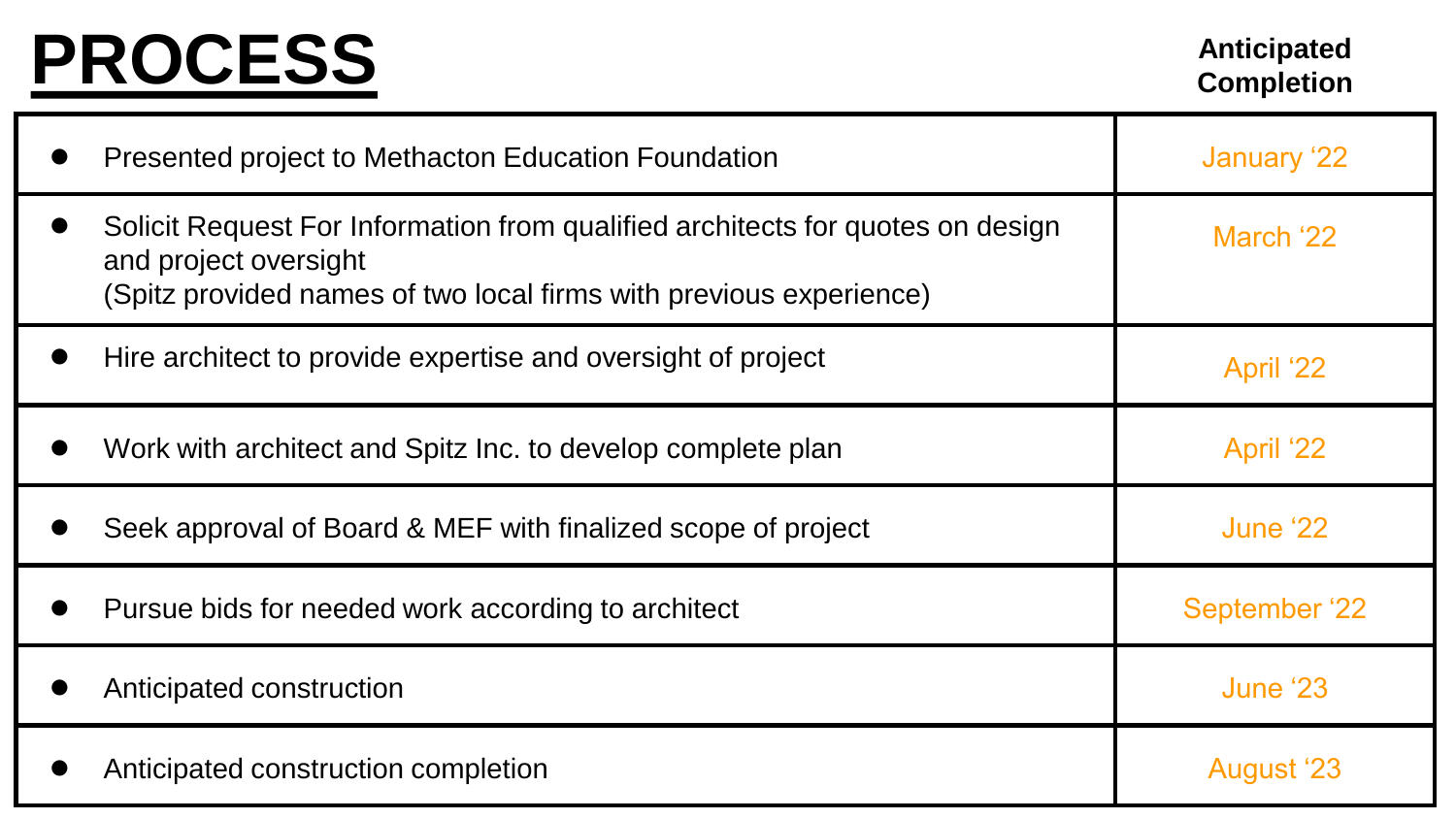# **WHY**

The Mallon Planetarium is instrumental in preparing our students for STEM careers and encourages lifelong learning for our entire community.